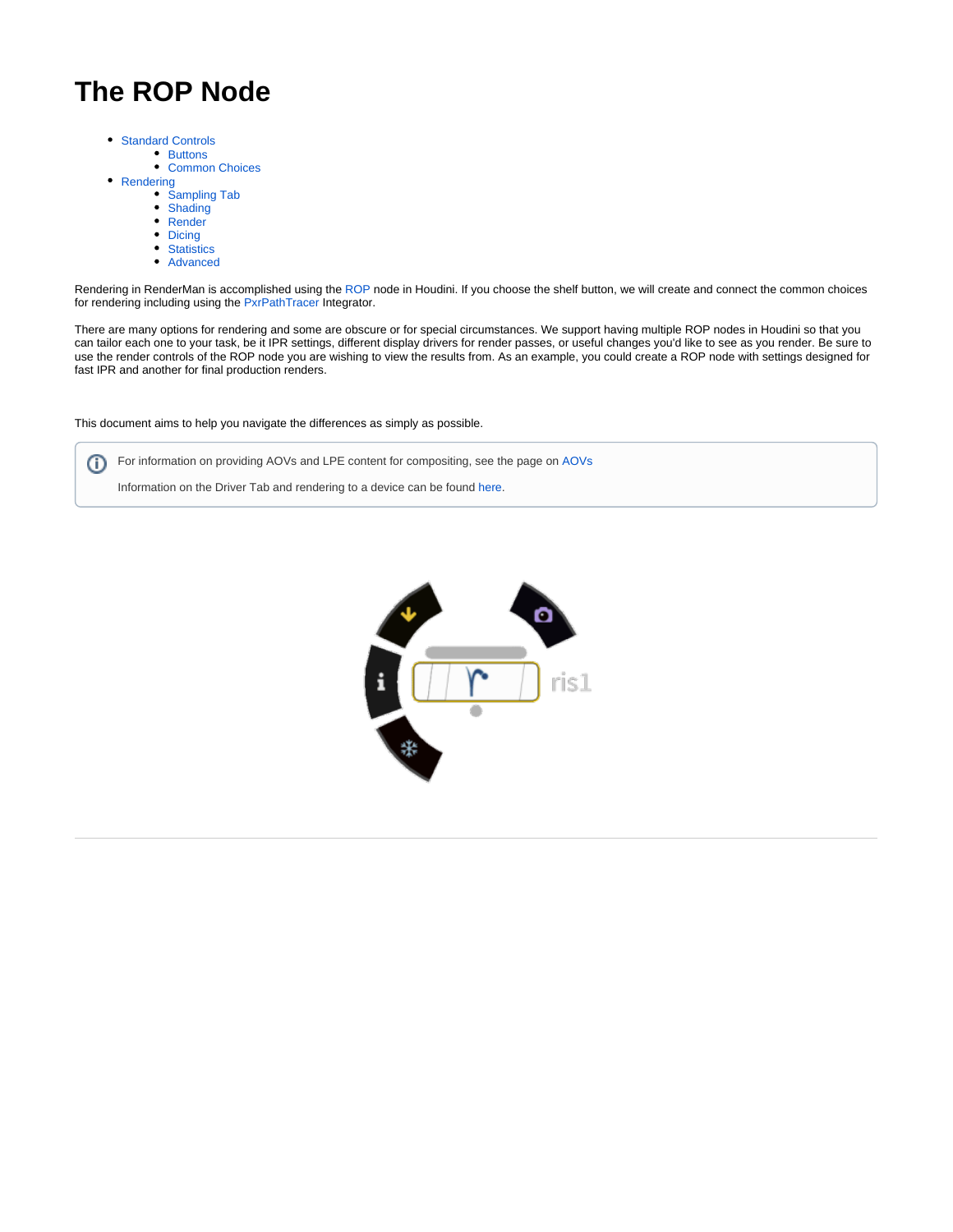| RenderMan ris1        | $\circledcirc$<br>発開Q                                |  |
|-----------------------|------------------------------------------------------|--|
| Stop<br>Render        | Dump RIB<br>Render in Background<br>Bake<br>Controls |  |
| Valid Frame Range     | Render Current Frame                                 |  |
| Start/End/Inc         |                                                      |  |
| Render With Take      | (Current)<br>÷                                       |  |
| Camera                | /obj/cam1<br>÷<br>∼                                  |  |
|                       | Override Camera Resolution                           |  |
| Rendering<br>Images   | Objects<br>Advanced<br>Scripts<br>Driver             |  |
| Integrator            | /shop/risnet1/pxrpathtracer1<br>₹<br>÷.              |  |
|                       | Enable Depth Of Field                                |  |
| Allow Motion Blur     |                                                      |  |
| Sampling<br>Shading   | Advanced<br>Render<br>Dicing<br>Statistics           |  |
|                       | $\blacktriangledown$ Incremental                     |  |
| Pixel Variance        | 0.005                                                |  |
| Minimum Samples       | 4                                                    |  |
| Extra Minimum Samples | 0                                                    |  |
| Maximum Samples       | 64                                                   |  |
| Dark Falloff          | 0.025                                                |  |
|                       | Adapt All                                            |  |
| Pixel Filter Mode     | ÷<br>Weighted                                        |  |
| Sample Offset         | 0                                                    |  |
|                       | Extreme Motion/DOF                                   |  |

# <span id="page-1-0"></span>Standard Controls

#### <span id="page-1-1"></span>**Buttons**

- **Render:** Initiate an Interactive Render to RenderMan
- $\bullet$ **Stop:** Cancel or End the interactive render (you may also stop the render from ["it"\)](https://rmanwiki.pixar.com/display/REN22/Image+Tool)
- **Render in Background:** Render while keeping the Houdini UI available
- **Dump Rib:** Export a RIB file (defaults to the location of your .hip scene file) The default is Binary to save space. You may change this in the RIB Tab
- **Bake:** Run a bake render to [bake pattern](https://rmanwiki.pixar.com/display/REN22/Baking) networks
- **Controls...:** Additional options for rendering like quality overrides and frame settings

## <span id="page-1-2"></span>**Common Choices**

- **Valid Frame Range:** Choose the frames to render, not valid for interactive rendering
	- **Start/End/Inc:** The frame range and increments, accepts floating point values
- **Render With Take:** Which versioning to use
- **Camera:** Path to the chosen camera from which to render. This must have a camera specified. If using our shelf button, we will populate the field
- **Override Camera Resolution:** Change the render resolution from the one specified in the camera settings

# <span id="page-1-3"></span>Rendering

- **Integrator:** What [integrator](https://rmanwiki.pixar.com/display/REN22/Integrators) to use. If this is empty or not set, we use the [PxrDefault](https://rmanwiki.pixar.com/display/REN22/PxrDefault) Integrator
- **Enable Depth of Field:** Allows the use of Depth of Field settings, this is an easy on/off setting should you want to disable it for scene tweaking • Allow Motion Blur: Turns on motion blur for scene entities. Please note the motion blur of volumes is controlled by the BxDF, [PxrVolume](https://rmanwiki.pixar.com/display/REN22/PxrVolume) separat ely

## <span id="page-1-4"></span>**Sampling Tab**

See also [Renderer Options](https://rmanwiki.pixar.com/display/REN22/Renderer+Options) for more details

- **Pixel Variance:** This is your main quality control for the render. Lower values are higher quality. Typical production settings are 0.005 to 0.001 (extreme high quality). 0.01 is reasonable good to medium quality depending on scene complexity
- **Sampling**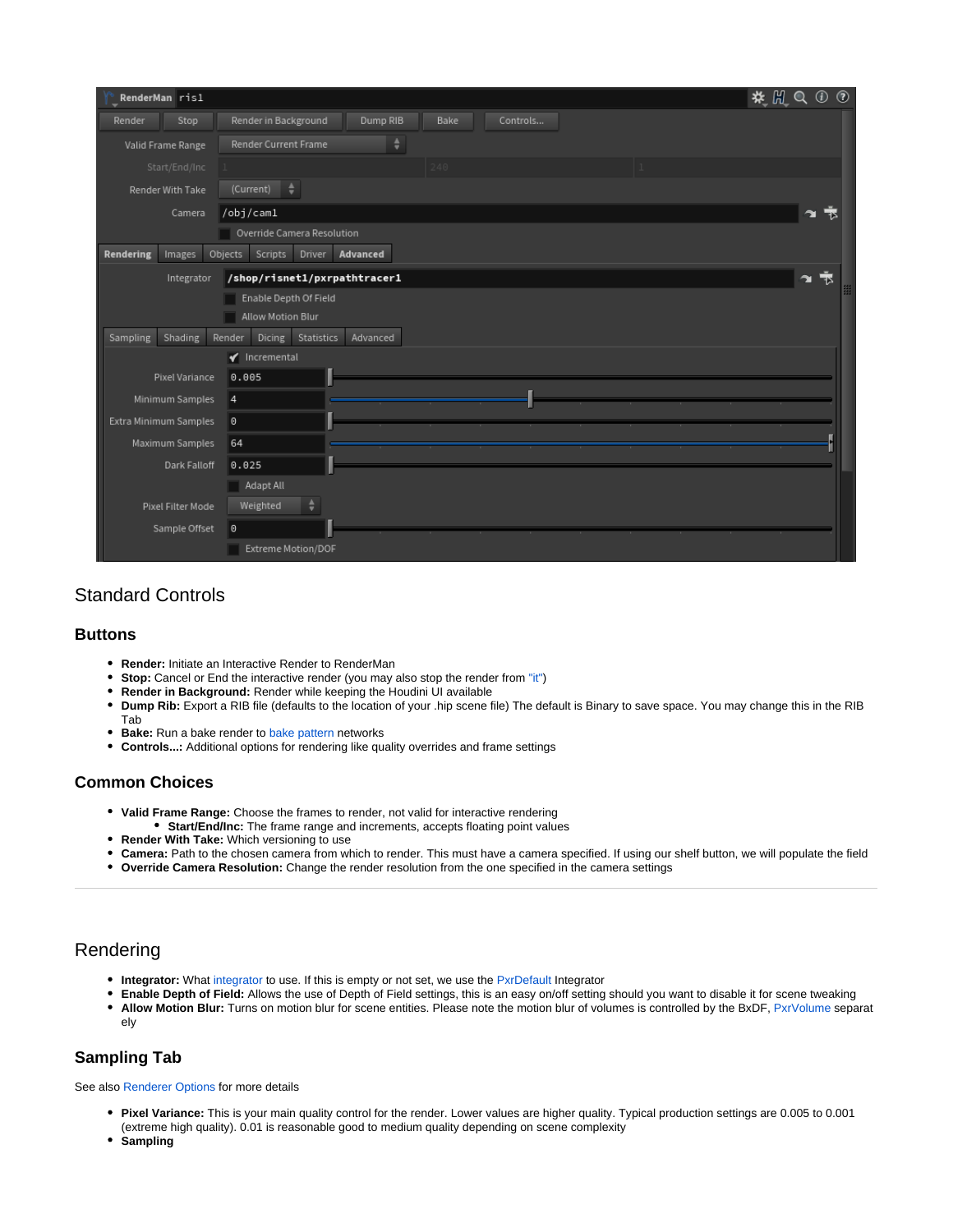- **Minimum Samples:** The lowest number of sample required per-pixel. A value of 0 takes the nearest square root of the Maximum Samples setting. Higher numbers may be necessary to capture small image features like small particles or thin hair
- **Extra Minimum Samples:** If a pixel fails the variance test, this value forces a specified number of additional samples before testing the variance again. At 0 it defaults to the same number as the Minimum Samples
- **Maximum Samples:** The most samples we will take before stopping samples on a pixel. Higher values may be necessary when rendering depth of field, motion blur, or other noisy effects
- **Dark Falloff:** If an area of the image is darker than this threshold, stop sampling since it won't be visible or perceived
- Adapt All: Test all the AOVs against the variance threshold. This means your AOVs are more likely to be noise-free but can significantly increase render times as some AOVs may trigger more samples without much gain to image quality
- **Incremental:** Render frame passes instead of bucket/tile based rendering. Preferred for most rendering choices including batched and [checkpoint](https://rmanwiki.pixar.com/display/REN22/Checkpointing+and+Recovery) [ed](https://rmanwiki.pixar.com/display/REN22/Checkpointing+and+Recovery) renders
- **Pixel Filter Mode**
	- **Weighted:** This is the default setting where samples are filtered together
	- **Importance:** This is required for denoising applications (Hyperion or Nvidia) where pixels are independent of one another
- **Sample Offset:** This allows several images to be rendered in parallel (with different sampleoffset values) and then combined
- **Extreme Motion/DOF:** Changed the sampling technique when depth of field or motion blur is extreme/dominant in the image. This is more accurate but introduces some overhead

#### <span id="page-2-0"></span>**Shading**

| × Parameter Spreadsheet × +<br>Take List<br>ris1                         | . .                                                  |
|--------------------------------------------------------------------------|------------------------------------------------------|
| <b>S</b> out                                                             | $\bullet$ $\bullet$<br>۷                             |
| RenderMan risl                                                           | $\mathbf{H} \boxtimes \mathbf{H} \otimes \mathbf{H}$ |
| Dump RIB<br>Stop<br>Render in Background<br>Controls<br>Render           |                                                      |
| Render Current Frame<br>÷<br>Valid Frame Range                           |                                                      |
| Start/End/Inc<br>240                                                     |                                                      |
| (Current)<br>÷<br>Render With Take                                       |                                                      |
| $\text{/obj/cam1}$<br>Camera                                             |                                                      |
| Override Camera Resolution                                               |                                                      |
| Driver Advanced<br>Objects Scripts<br>Rendering<br>Images                |                                                      |
| /shop/risnet1/pxrpathtracer1<br>Integrator                               | 1×                                                   |
| Enable Depth Of Field                                                    |                                                      |
| Allow Motion Blur                                                        |                                                      |
| Advanced<br>Shading<br>Render<br><b>Dicing</b><br>Statistics<br>Sampling |                                                      |
| Trace                                                                    |                                                      |
| $\div$<br>Camera<br>World Origin                                         |                                                      |
| World Offset                                                             |                                                      |
| √ Light Learning Scheme                                                  |                                                      |
|                                                                          |                                                      |
|                                                                          |                                                      |
|                                                                          |                                                      |
|                                                                          |                                                      |
|                                                                          |                                                      |
|                                                                          |                                                      |
|                                                                          |                                                      |
|                                                                          |                                                      |
|                                                                          |                                                      |

See also [Renderer Options](https://rmanwiki.pixar.com/display/REN22/Renderer+Options) for more details

**Trace**

- **World Origin:** Allows the user to select the origin fr the scene, useful for very large scenes where precision issues may cause slow renders or artifacts in raytracing
	- **Camera:** The default uses the render camera position as the world origin (0, 0, 0)
	- **World:** The original default where your scene grid is used as the origin for your scene
	- **World Offset:** User supplied coordinates as the new origin for the scene during rendering
- **World Offset:** The user defined location of the new scene origin if World Offset is chosen above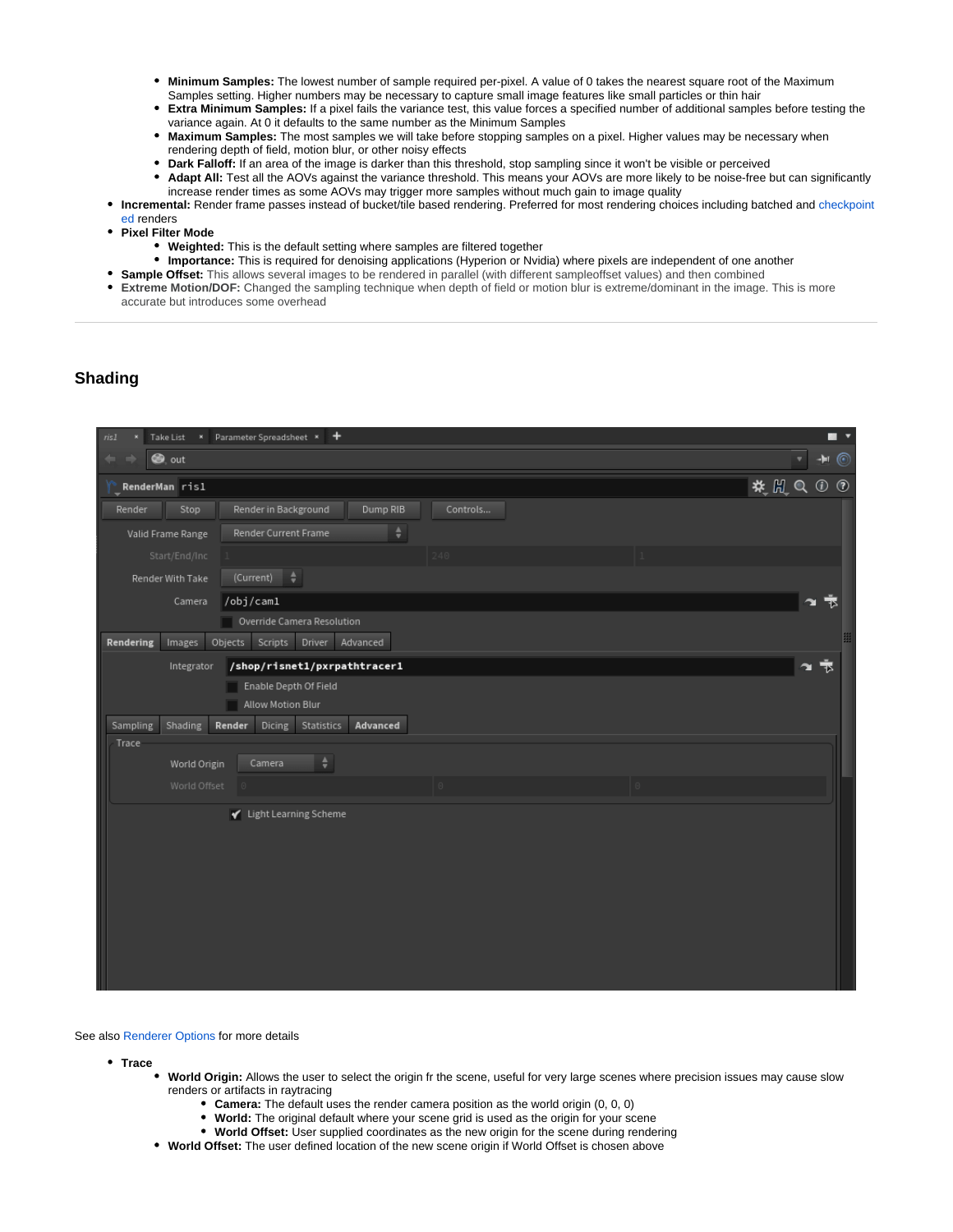**Light Learning Scheme:** This option allows the renderer to use light attributes and positions/occlusion to inform the renderer of how to balance samples across the scene to improve convergence. Complex scenes benefit more than simple scenes or scenes with few lights

## <span id="page-3-0"></span>**Render**

| × Parameter Spreadsheet ×<br>۰<br>isI<br>Take List              | п<br>$\overline{\phantom{a}}$                     |
|-----------------------------------------------------------------|---------------------------------------------------|
| <b>S</b> out                                                    | $\blacksquare$<br>۷                               |
| RenderMan ris1                                                  | $\mathcal{H} \times \mathbb{R} \times \mathbb{R}$ |
| Objects<br>Scripts<br>Driver<br>Advanced<br>Rendering<br>Images |                                                   |
| /shop/risnet1/pxrpathtracer1<br>Integrator                      | ¥<br>下                                            |
| Enable Depth Of Field                                           |                                                   |
| Allow Motion Blur                                               |                                                   |
| Dicing Statistics<br>Shading<br>Sampling<br>Render<br>Advanced  |                                                   |
| Checkpoint Render<br><b>Search Paths</b><br>۰                   |                                                   |
| Shader Path                                                     | v                                                 |
| Texture Path                                                    | v                                                 |
| Display Path                                                    | v                                                 |
| Archive Path                                                    | v                                                 |
| Procedural Path                                                 | ۷                                                 |
| Rix Plugin Path                                                 | v                                                 |
| Directory Map                                                   |                                                   |
| Limits<br>۰                                                     |                                                   |
| Grid Size<br>289                                                |                                                   |
| $16\,$<br><b>Bucket Size</b><br>16                              | 用                                                 |
| 20480<br>Octree Memory                                          |                                                   |
| Point Memory<br>20480                                           |                                                   |
| $_{\tiny \odot}$<br>Threads                                     |                                                   |
| 2097150<br>Texture Memory                                       |                                                   |
| PTex Memory<br>32768                                            |                                                   |
| PTex Max Files<br>128                                           |                                                   |
| Opacity Cache Memory<br>1048580                                 |                                                   |
| Matrix Cache Memory<br>$^\circ$                                 |                                                   |
| 2097150<br><b>Brick Memory</b>                                  |                                                   |
| 2097150<br>Geo Cache Memory                                     |                                                   |
| $_{\tiny \odot}$<br>Render Memory                               |                                                   |
| $_{\tiny \odot}$<br>Render Time                                 |                                                   |
| 0.996094<br>0.996094<br>0.996094<br>Opacity Threshold           |                                                   |
| 0.01<br>Deep Shadow Error                                       |                                                   |
| $\pmb{\Theta}$<br>Nurbs Curvature Dice                          |                                                   |
| Procedural Baking Cl<br>O.                                      |                                                   |
| Shade Size<br>289                                               |                                                   |
| Texture per Thread M<br>0.5                                     | $\frac{1}{\sqrt{2}}$                              |

See also [Renderer Options](https://rmanwiki.pixar.com/display/REN22/Renderer+Options) for more details

- **Checkpoint Render:** Batch render a scene while incrementally leaving checkpoint files for viewing or restarting later
- **Search Paths:** These point to locations where RenderMan should look for custom plugins, image directories, and more
	- **Shader Path:** Path to find shader plugins
	- **Texture Path:** Path to search for texture files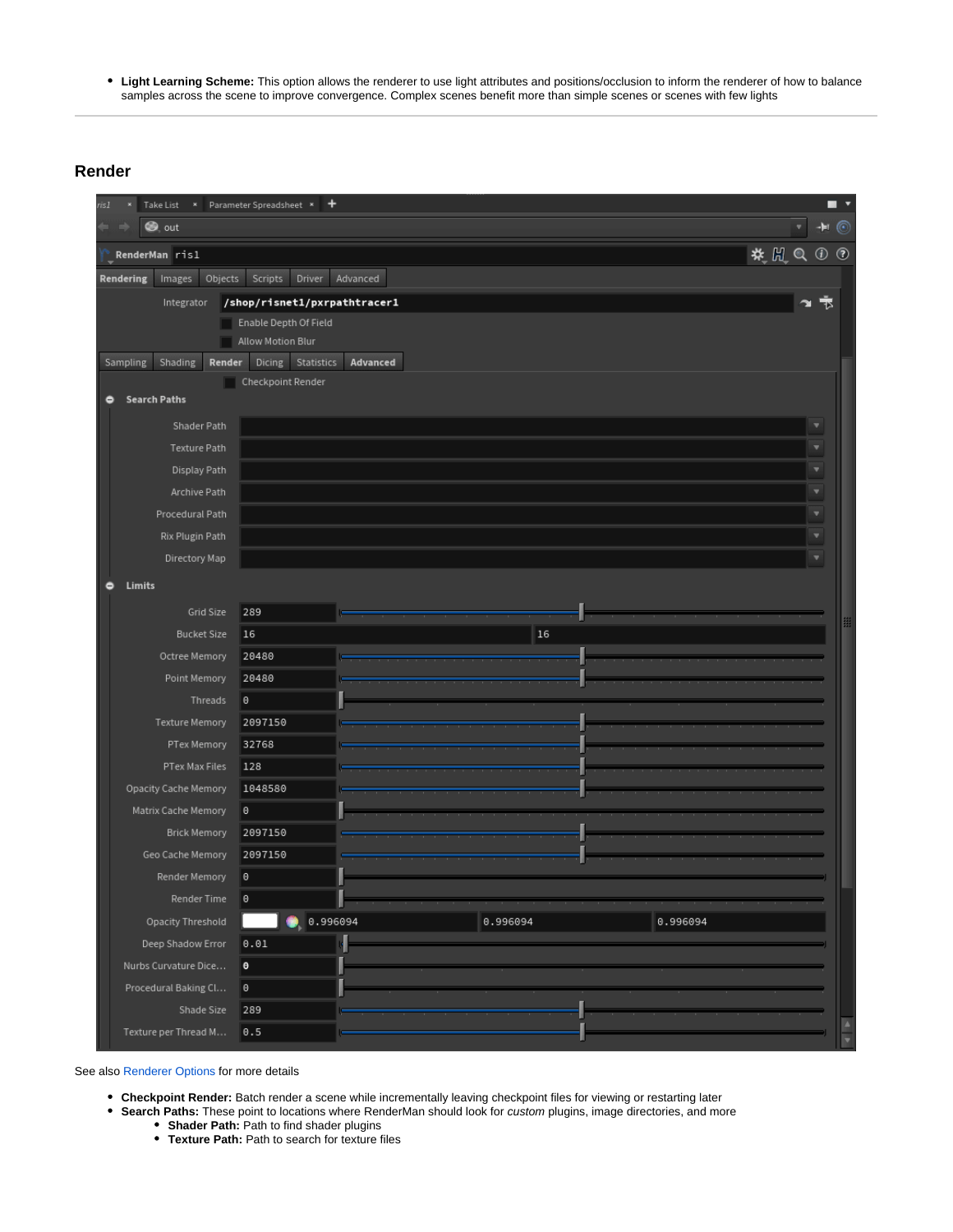- **Display Path:** Path to find Display plugins
- **Archive Path:** Path for finding and loading delayed read archives/RIB
- **Procedural Path:** Path to find procedural plugins (like Maya's Xgen)
- **Rix Plugin Path:** Path to other RenderMan plugins
- **Directory Map:** Path remapping
- **Limits:** These define memory limits for certain features of the renderer. On modern machines you may have enough memory to hold most entities in RAM, but for some parts of the render you may be able to efficiently reduce the memory used to render large scenes (geometry must be in-memory) We attempt to set this at reasonable limits by default. For more information, look under [Configuration](https://rmanwiki.pixar.com/display/REN22/Renderer+Options#RendererOptions-Configuration)

### <span id="page-4-0"></span>**Dicing**

See also [Renderer Options](https://rmanwiki.pixar.com/display/REN22/Renderer+Options) for more details

- **Minimum Width:** Minimum pixel width to render hair/fur/curves. A small amount may improve anti-aliasing of fine curves
- **Offscreen Multiplier:** The multiplier of the dicing rate for objects offscreen that may appear to have poor shape in reflections or cast shadows that are from obviously under-diced objects

#### <span id="page-4-1"></span>**Statistics**

See also [Renderer Options](https://rmanwiki.pixar.com/display/REN22/Renderer+Options) for more details

- **Debug:** Allow shading debug messages
- **Render Statistics:** Output render stats on render completion

<span id="page-4-2"></span>**Advanced**